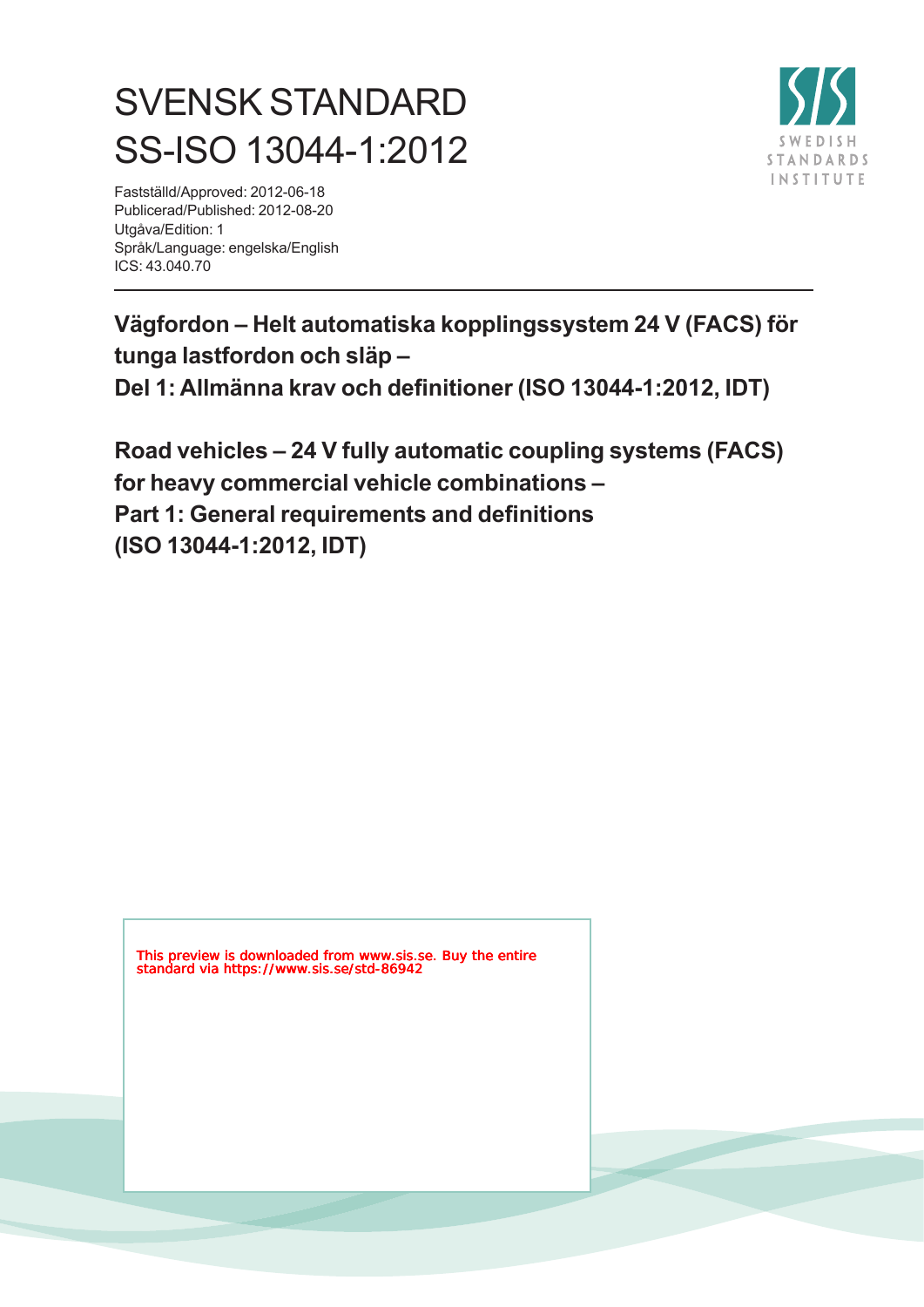## Standarder får världen att fungera

*SIS (Swedish Standards Institute) är en fristående ideell förening med medlemmar från både privat och offentlig sektor. Vi är en del av det europeiska och globala nätverk som utarbetar internationella standarder. Standarder är dokumenterad kunskap utvecklad av framstående aktörer inom industri, näringsliv och samhälle och befrämjar handel över gränser, bidrar till att processer och produkter blir säkrare samt effektiviserar din verksamhet.* 

#### **Delta och påverka**

Som medlem i SIS har du möjlighet att påverka framtida standarder inom ditt område på nationell, europeisk och global nivå. Du får samtidigt tillgång till tidig information om utvecklingen inom din bransch.

#### **Ta del av det färdiga arbetet**

Vi erbjuder våra kunder allt som rör standarder och deras tillämpning. Hos oss kan du köpa alla publikationer du behöver – allt från enskilda standarder, tekniska rapporter och standardpaket till handböcker och onlinetjänster. Genom vår webbtjänst e-nav får du tillgång till ett lättnavigerat bibliotek där alla standarder som är aktuella för ditt företag finns tillgängliga. Standarder och handböcker är källor till kunskap. Vi säljer dem.

#### **Utveckla din kompetens och lyckas bättre i ditt arbete**

Hos SIS kan du gå öppna eller företagsinterna utbildningar kring innehåll och tillämpning av standarder. Genom vår närhet till den internationella utvecklingen och ISO får du rätt kunskap i rätt tid, direkt från källan. Med vår kunskap om standarders möjligheter hjälper vi våra kunder att skapa verklig nytta och lönsamhet i sina verksamheter.

**Vill du veta mer om SIS eller hur standarder kan effektivisera din verksamhet är du välkommen in på www.sis.se eller ta kontakt med oss på tel 08-555 523 00.**

## Standards make the world go round

*SIS (Swedish Standards Institute) is an independent non-profit organisation with members from both the private and public sectors. We are part of the European and global network that draws up international standards. Standards consist of documented knowledge developed by prominent actors within the industry, business world and society. They promote cross-border trade, they help to make processes and products safer and they streamline your organisation.*

#### **Take part and have influence**

As a member of SIS you will have the possibility to participate in standardization activities on national, European and global level. The membership in SIS will give you the opportunity to influence future standards and gain access to early stage information about developments within your field.

#### **Get to know the finished work**

We offer our customers everything in connection with standards and their application. You can purchase all the publications you need from us - everything from individual standards, technical reports and standard packages through to manuals and online services. Our web service e-nav gives you access to an easy-to-navigate library where all standards that are relevant to your company are available. Standards and manuals are sources of knowledge. We sell them.

#### **Increase understanding and improve perception**

With SIS you can undergo either shared or in-house training in the content and application of standards. Thanks to our proximity to international development and ISO you receive the right knowledge at the right time, direct from the source. With our knowledge about the potential of standards, we assist our customers in creating tangible benefit and profitability in their organisations.

**If you want to know more about SIS, or how standards can streamline your organisation, please visit www.sis.se or contact us on phone +46 (0)8-555 523 00**



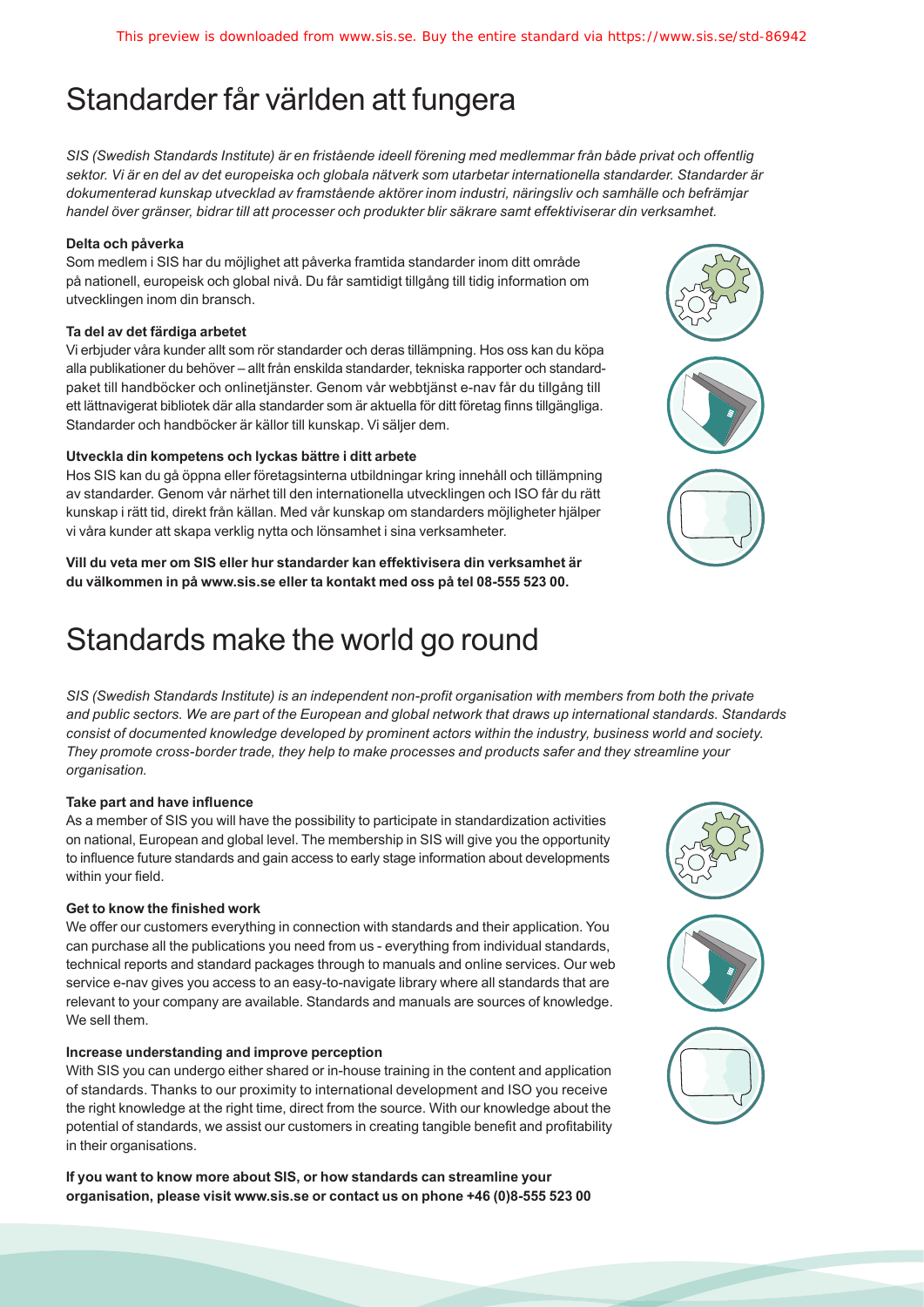Den internationella standarden ISO 13044-1:2012 gäller som svensk standard. Detta dokument innehåller den officiella engelska versionen av ISO 13044-1:2012.

The International Standard ISO 13044-1:2012 has the status of a Swedish Standard. This document contains the official version of ISO 13044-1:2012.

© Copyright / Upphovsrätten till denna produkt tillhör SIS, Swedish Standards Institute, Stockholm, Sverige. Användningen av denna produkt regleras av slutanvändarlicensen som återfinns i denna produkt, se standardens sista sidor.

© Copyright SIS, Swedish Standards Institute, Stockholm, Sweden. All rights reserved. The use of this product is governed by the end-user licence for this product. You will find the licence in the end of this document.

*Upplysningar om sakinnehållet i standarden lämnas av SIS, Swedish Standards Institute, telefon 08-555 520 00. Standarder kan beställas hos SIS Förlag AB som även lämnar allmänna upplysningar om svensk och utländsk standard.*

*Information about the content of the standard is available from the Swedish Standards Institute (SIS), telephone +46 8 555 520 00. Standards may be ordered from SIS Förlag AB, who can also provide general information about Swedish and foreign standards.*

Denna standard är framtagen av kommittén för Sammankoppling av fordon samt utvändiga anordningar, SIS / TK 234.

Har du synpunkter på innehållet i den här standarden, vill du delta i ett kommande revideringsarbete eller vara med och ta fram andra standarder inom området? Gå in på www.sis.se - där hittar du mer information.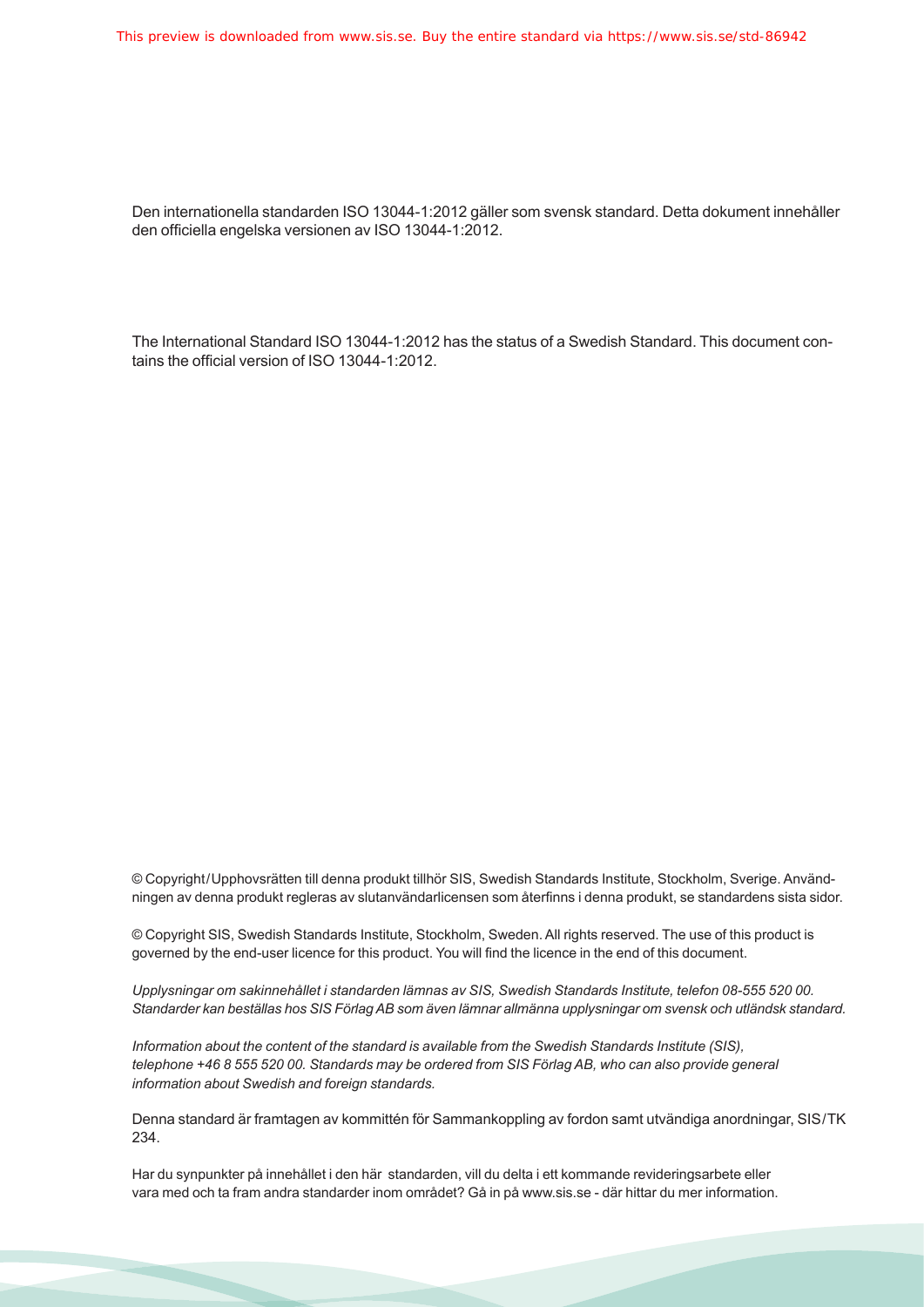This preview is downloaded from www.sis.se. Buy the entire standard via https://www.sis.se/std-86942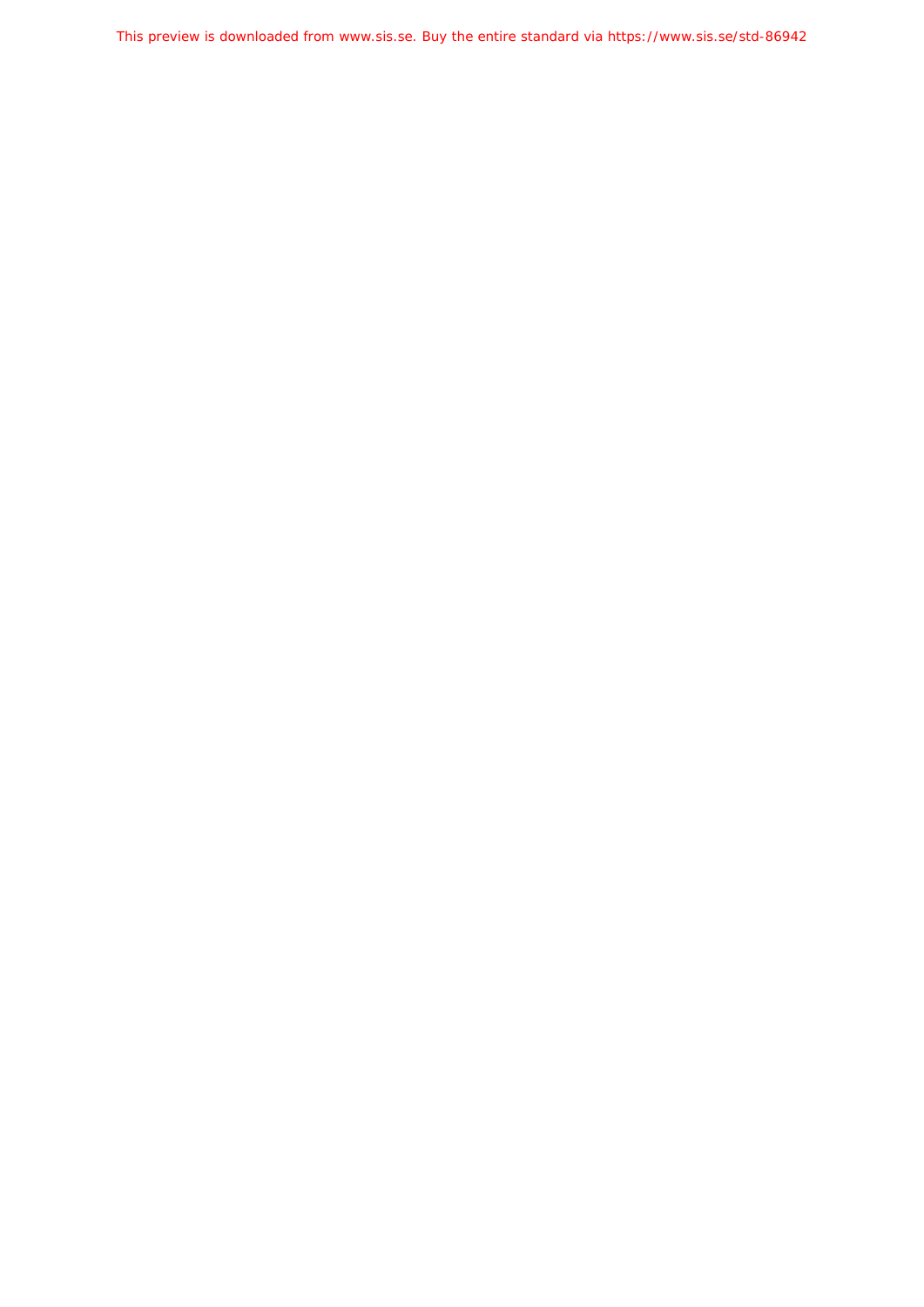**ISO 13044-1:2012(E)**

## **Foreword**

ISO (the International Organization for Standardization) is a worldwide federation of national standards bodies (ISO member bodies). The work of preparing International Standards is normally carried out through ISO technical committees. Each member body interested in a subject for which a technical committee has been established has the right to be represented on that committee. International organizations, governmental and non-governmental, in liaison with ISO, also take part in the work. ISO collaborates closely with the International Electrotechnical Commission (IEC) on all matters of electrotechnical standardization.

International Standards are drafted in accordance with the rules given in the ISO/IEC Directives, Part 2.

The main task of technical committees is to prepare International Standards. Draft International Standards adopted by the technical committees are circulated to the member bodies for voting. Publication as an International Standard requires approval by at least 75 % of the member bodies casting a vote.

Attention is drawn to the possibility that some of the elements of this document may be the subject of patent rights. ISO shall not be held responsible for identifying any or all such patent rights.

ISO 13044-1 was prepared by Technical Committee ISO/TC 22, *Road vehicles*, Subcommittee SC 15, *Interchangeability of components of commercial vehicles and buses*.

ISO 13044 consists of the following parts, under the general title *Road vehicles — 24 V fully automatic coupling systems (FACS) for heavy commercial vehicle combinations*:

- *Part 1: General requirements and definitions*
- *Part 2: Electrical and pneumatic interface for 50 mm fifth wheel couplings*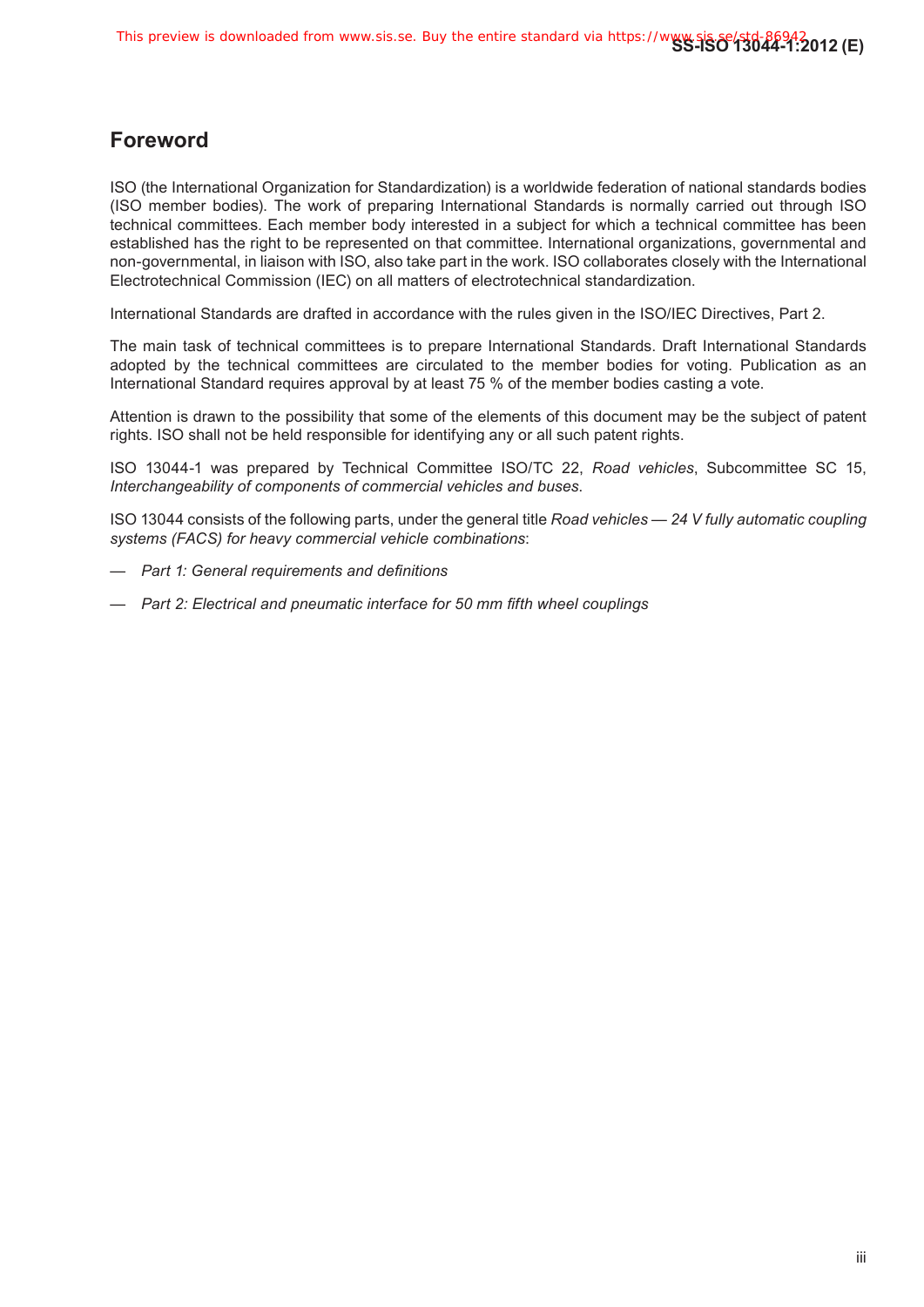## **Introduction**

This part of ISO 13044 specifies general requirements and definitions to ensure the safe operation of fully automated coupling systems (FACS).

The introduction of FACS has brought new perspectives and needs into the area of trailer couplings. This has made evident the need for a resilient structure among trailer coupling classes. The ISO 13044 series is intended to facilitate interaction between International Standards and relevant regulations.

The drivers for the introduction of FACS are the following:

- personnel injury hazards associated with coupling and uncoupling operations;
- system availability and operating cost;
- convenience.

It is foreseen that interfaces for media other than those included in this part of ISO 13044 will be entering the area of trailer coupling in the future. Examples of those other media are hydraulic and radio frequency transmissions. Definitions and general requirements for those interfaces will be included in later editions of this part of ISO 13044.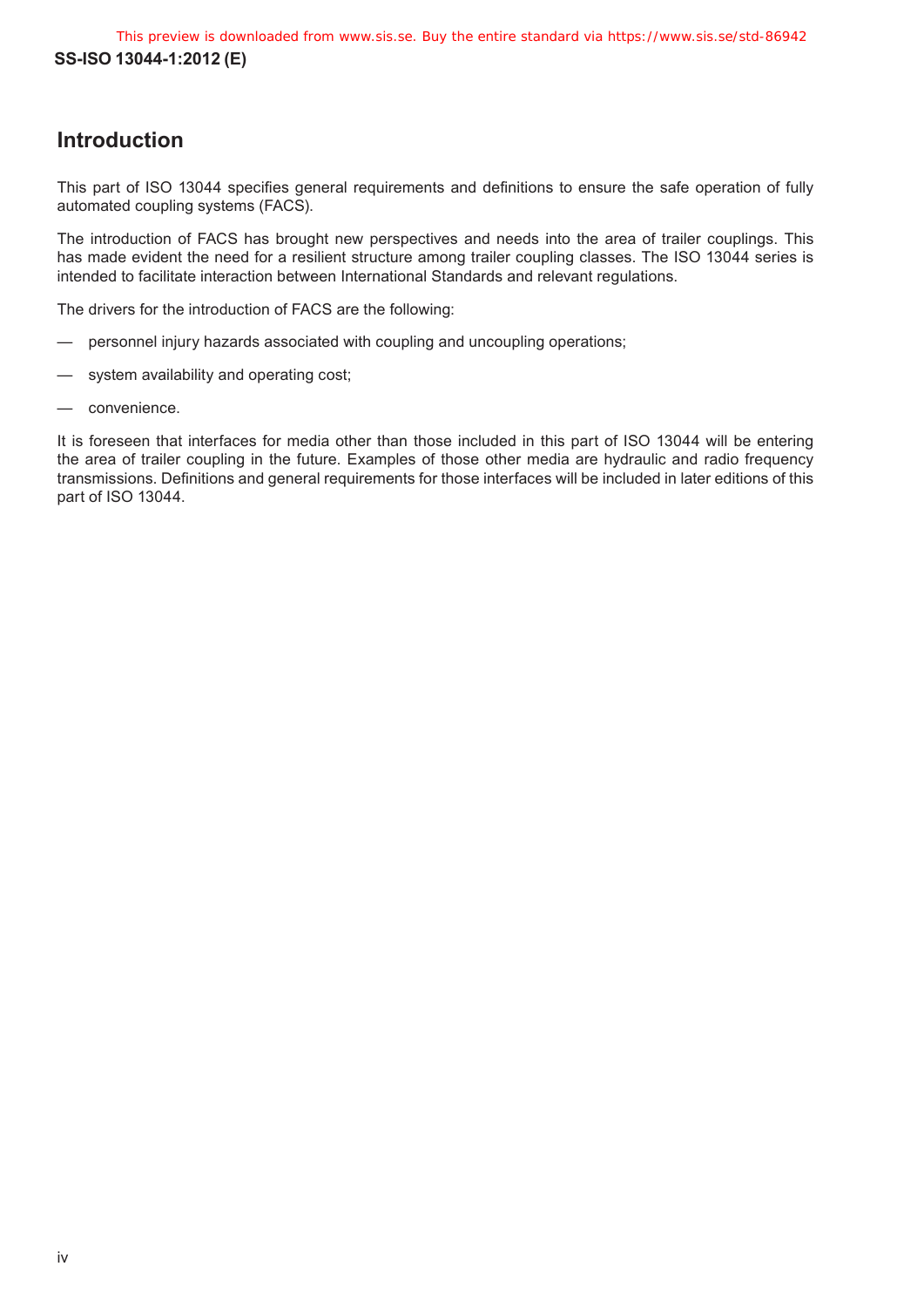## **Road vehicles — 24 V fully automatic coupling systems (FACS) for heavy commercial vehicle combinations —**

## Part 1: **General requirements and definitions**

### **1 Scope**

This part of ISO 13044 defines coupling classes, different levels of automation and the general limitations in terms of topology and procedures with respect to electrical and pneumatic connections. This part of ISO 13044 provides a framework under which detailed connector designs applicable for fifth wheel or drawbar couplings may be standardized. The framework refers to vehicle combinations that include trailers with a technical maximum mass in excess of 3 500 kg.

#### **2 Normative references**

The following referenced documents are indispensable for the application of this document. For dated references, only the edition cited applies. For undated references, the latest edition of the referenced document (including any amendments) applies.

ISO 4091, *Road vehicles — Connectors for the electrical connection of towing vehicles and towed vehicles — Definitions, tests and requirements*

ISO 7638-1, *Road vehicles — Connectors for the electrical connection of towing and towed vehicles — Part 1: Connectors for braking systems and running gear of vehicles with 24 V nominal supply voltage*

ISO 7638-2, *Road vehicles — Connectors for the electrical connection of towing and towed vehicles — Part 2: Connectors for braking systems and running gear of vehicles with 12 V nominal supply voltage*

ISO 11992-1, *Road vehicles — Interchange of digital information on electrical connections between towing and towed vehicles — Part 1: Physical and data-link layers*

ISO 11992-2, *Road vehicles — Interchange of digital information on electrical connections between towing and towed vehicles — Part 2: Application layer for brakes and running gear*

ISO 11992-3, *Road vehicles — Interchange of digital information on electrical connections between towing and towed vehicles — Part 3: Application layer for equipment other than brakes and running gear*

ISO 12098, *Road vehicles — Connectors for the electrical connection of towing and towed vehicles — 15-pole connector for vehicles with 24 V nominal supply voltage*

### **3 Terms and definitions**

For the purposes of this document, the following terms and definitions apply.

#### **3.1 Operation modes**

#### **3.1.1**

#### **mechanical coupling and uncoupling**

physical engagement and disengagement of the towing vehicle and trailer